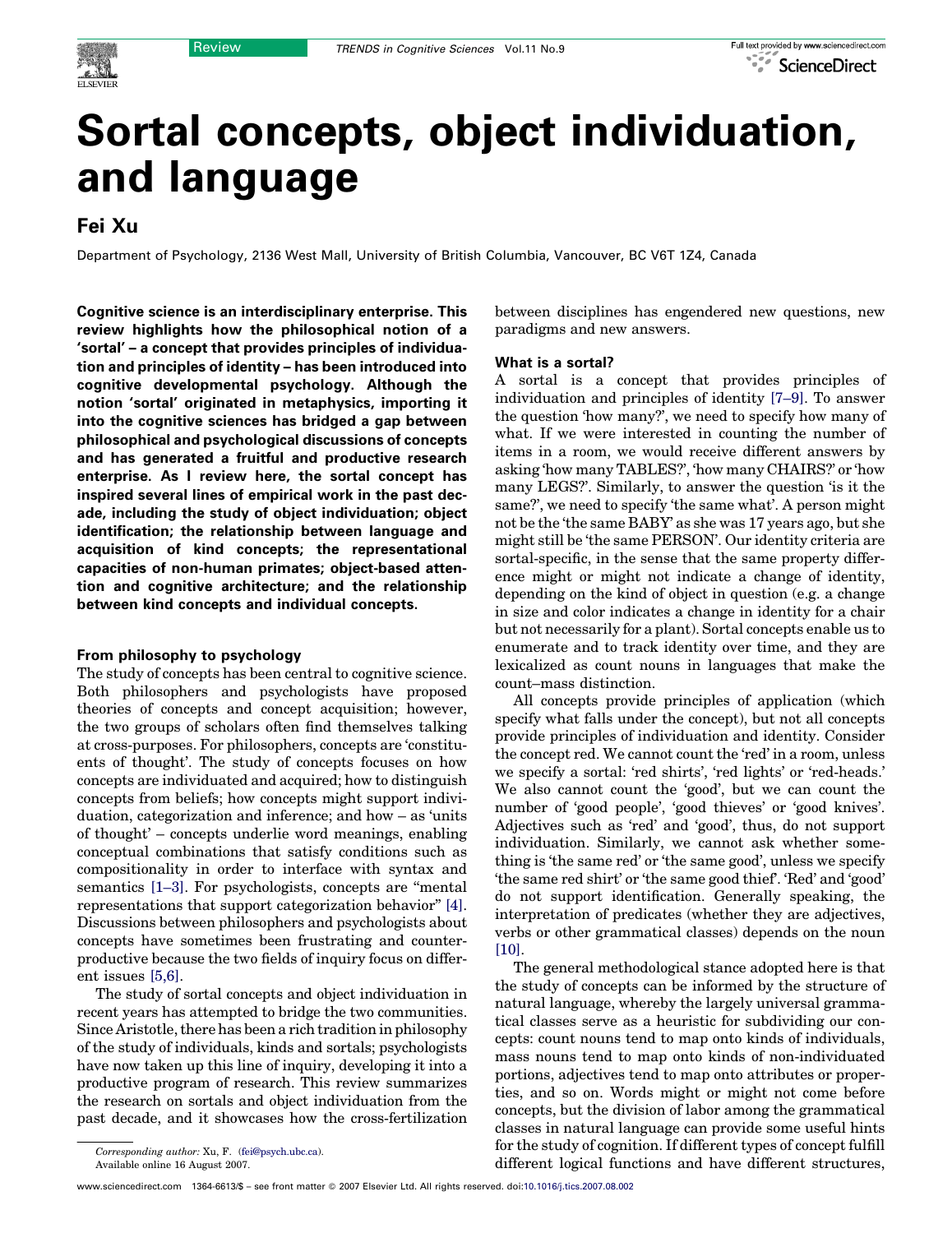then the study of concepts and word meanings should respect these boundaries [\[8,11,12\].](#page-5-0)

## Object individuation and sortal concepts

Object individuation is the process by which we establish the number of distinct objects in an event. When an object is seen at time 1 and an object is seen at time 2, the question arises as to whether the same object is seen on two different occasions or whether two distinct objects are present. For adults, at least three sources of information are used in individuating objects: spatiotemporal information, property (featural) information, and sortal information [\[7,13\].](#page-5-0)

Spatiotemporal information includes generalizations such as objects travel on spatiotemporally continuous paths and two objects cannot occupy the same space at the same time. For example, the blue teacup that is in front of you now is not likely to be the same object that was seen in a faraway place such as Australia 10 minutes ago, because no object can traverse a spatiotemporally connected path between these two locations in such a short amount of time. These generalizations are true for all objects, regardless of their kind.

Property information includes generalizations such as objects do not usually change size or color. For example, the blue teacup that you see now is not likely to be the same object as the yellow teacup that you saw 10 minutes ago.

Sortal information includes generalizations such as objects do not change kind membership; if an object seen at time 1 falls under one sortal concept and an object seen at time 2 falls under another sortal concept, then they must be two objects. For example, the blue teacup that you see now cannot be the same object as the blue pencil you saw 10 minutes ago. Furthermore, property information is sortal-specific such that property differences are weighted differently depending on the kind of object under consideration. For example, if a small green plant is replaced by a large leafy one in a month, it might well be the same individual that has grown over time. By contrast, if a small green cup is replaced by a large green one, it is very unlikely that they are one and the same cup. The criteria by which children individuate objects can serve as a means for investigating at what age children can represent sortal concepts.

#### The developmental origin of sortal concepts

Much evidence obtained with the violation-of-expectancy looking-time methodology suggests that infants as young as 4 months represent the sortal OBJECT and they use spatiotemporal information to determine how many objects are in an event [\[14\].](#page-5-0) If objects appear to have traveled on spatiotemporally discontinuous paths ([Figure 1](#page-2-0)), infants posit two distinct objects in the event. That is, they look longer at the unexpected outcome of one object than at the expected outcome of two objects. Many laboratories have replicated and extended these findings [\[15,16\]](#page-5-0). Younger infants, however, have a limited understanding about occlusion events, and their use of spatiotemporal discontinuity is more fragile [\[17,18\]](#page-5-0) (Box 1).

Representations of other sortal concepts develop towards the end of the first year. By 10 months, infants represent the sortal PERSON [\[19\]](#page-5-0). When a doll's head emerged from behind an occluder and returned behind it, and then an inanimate object emerged from behind the same occluder, infants were found to establish a mental model of two objects. They looked longer if the occluder was removed to reveal just one of the two objects. Furthermore, in the same is-it-one-or-two task, 10-month-old infants failed to expect two objects when given a male doll's head and a female doll's head, or when given two different toy dog-heads in the same event. It seems that the infants' success is based on the sortal distinction between a person (or human head) and an inanimate object, and not on the property distinction between two people. These findings suggest that, in addition to the sortal concept object, infants represent PERSON as a sortal by 10 months of age.

It is not until 12 months of age that infants represent sortal concepts that correspond to what psychologists call 'basic-level categories' such as DUCK and BALL [\[20\].](#page-5-0) In the is-it-one-or-two task, when a duck emerged from behind an occluder and returned behind it, and then a ball emerged from the same occluder and returned behind it, 12-month-old but not 10-month-old infants expected to see two objects when the occluder was removed [\(Figure 2\)](#page-3-0). Importantly, control experiments showed that the infants had encoded the perceptual differences between the objects, but they failed to use these differences to compute the number of objects in the event. Other laboratories have replicated and extended these findings by using lookingtime and manual search measures [\[21–26\].](#page-5-0)

Parallel to the results with 10-month-old infants in the doll's head experiments, 12-month-old infants failed to expect two distinct objects behind the occluder if the objects differed in only color (e.g. a red ball versus a green ball), only size, or a combination of size, color and surface pattern. Infants expected two distinct objects, however, if the objects differed in shape that was indicative of a sortal distinction (e.g. a cup versus a bottle of the same size, color and surface pattern) but not if they differed in shape that was not indicative of a sortal distinction (e.g. a regular cup with one handle versus a sipping cup with two handles and a top lid) [\[27\]](#page-5-0). It seems to be the sortal distinctions that underlie success at 12 months, not just property differences.

#### Box 1. Object-based attention and cognitive architecture

The notion of an object has played a central part in the study of attention. Researchers have discovered several parallels between the study of the object concept in infancy and the study of objectbased attention: the primacy of spatiotemporal information, the secondary role of property information, the limit of tracking three or four objects at a time, and the fact that object-tracking respects constraints such as cohesion. These parallels have inspired psychologists to put forth the hypothesis that the two fields are investigating the same natural kind [\[53–58\]](#page-6-0). The proposal is that infants start life with a mid-level object-based attention system, and the principles that guide their reasoning about objects are embodied within the attention mechanism itself. In this view, the early concept of an object sits at the interface between perception and concept, and it is only when basic-level sortal concepts, such as, person, dog and cup, are acquired that it can be warranted to say that infants have true concepts.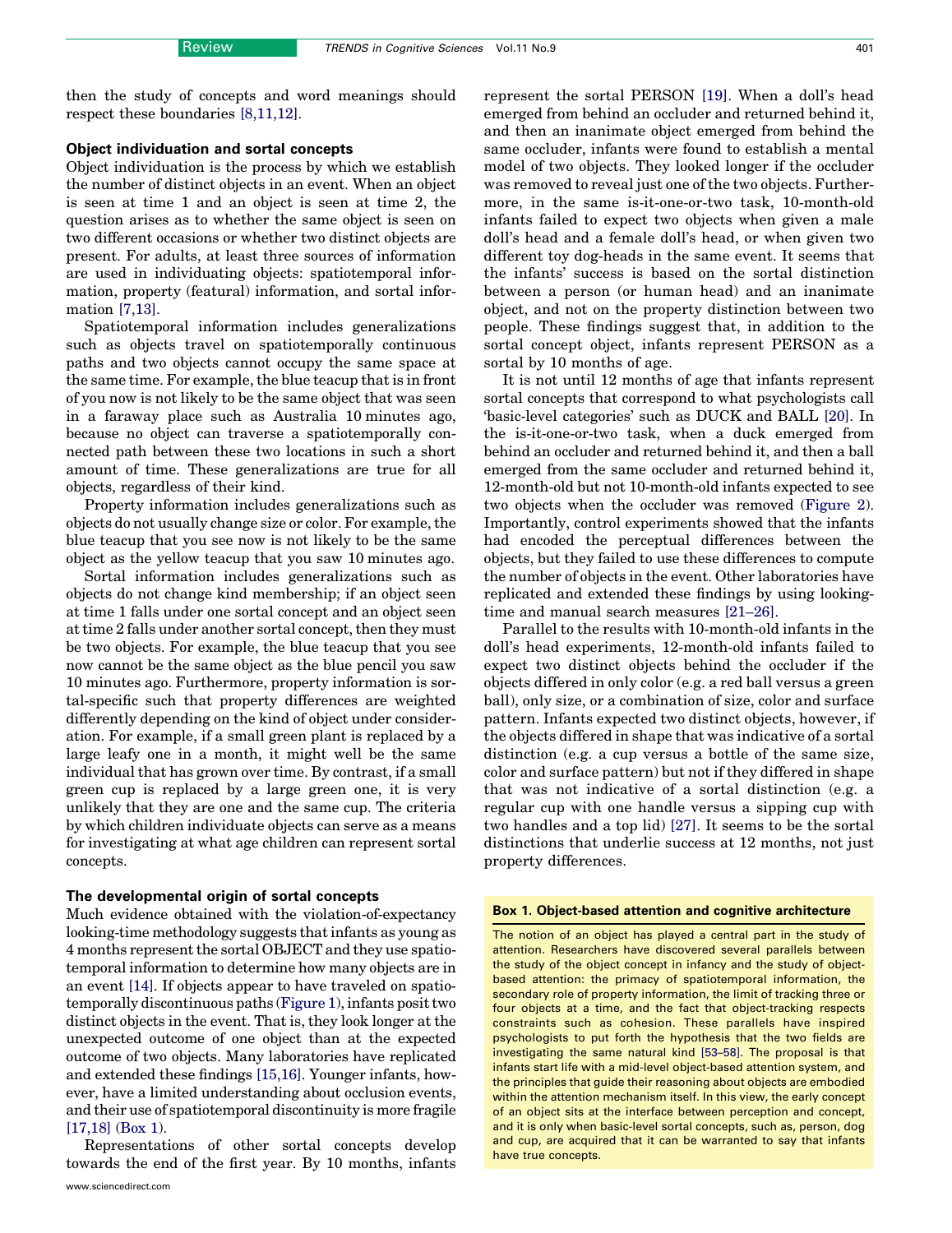<span id="page-2-0"></span>

Figure 1. Schematic representation of the discontinuous event. Infants watch the event unfold on a stage. The occluders are placed on the stage. An object emerges from behind one occluder and returns behind it; subsequently, a physically identical object emerges from behind the second occluder and returns behind it. No object appears in the space between the two occluders. Because objects travel on spatiotemporally continuous paths, the spatiotemporal discontinuity provides evidence that there are two identical objects in the event, one behind each occluder. When the occluders are removed in test trials, infants' looking times are recorded for the expected outcome of two objects and the unexpected outcome of one object [\[14\]](#page-5-0).

## The use of property information in object individuation

Although the initial evidence suggests that infants younger than 10 months cannot use property information for object individuation [\[20\],](#page-5-0) subsequent empirical work indicates otherwise. When the experimental procedure is simplified, 10-month-old infants succeed in using property information to establish two objects in an event using either looking time or manual search as the dependent measure [\[23,28\]](#page-5-0). There is also a developmental progression of the perceptual dimensions that infants use in object individuation: by 4.5 months infants use shape and size as the basis for object individuation; but it is not until 7.5 months that infants use pattern, and 11.5 months that they use color and luminance information to do so [\[29,30\]](#page-5-0). Interestingly, when younger infants are given information that color is predictive of object function, 9.5-month-olds succeed in using color for object individuation [\[31\]](#page-5-0). More recently, 4.5-month-old infants have also been shown to be able to use some object sounds – those that are linked to the physical properties of objects – to individuate objects in an occlusion event [\[32\].](#page-5-0)

Why is it that in some tasks infants succeed in using property information as the basis for object individuation, whereas in other tasks they fail? One proposal suggests that the complex tasks require the infants to map different types of event (e.g. occlusion and no-occlusion events), and this mapping is a source of difficulty for them [\[23,33,34\].](#page-5-0) If infants are presented with events that require them only to keep track of objects over occlusion, they can use property information to determine how many objects are behind the occluder. By contrast, if infants are presented with events that require them to keep track of objects over occlusion first, and then to map this representation onto an outcome when the occluder is removed, the complexity of the mapping might prevent the infants from using property information for object individuation. Another possibility is that some tasks are methodologically more complex (e.g. if there are more reversals of the trajectories of objects, higher memory demand, or more complex objects) [\[35\].](#page-5-0) A third suggestion is that the differences in infants' performance reflect the relative strengths of the different sources of information that can be used for object individuation [\[28\]](#page-5-0).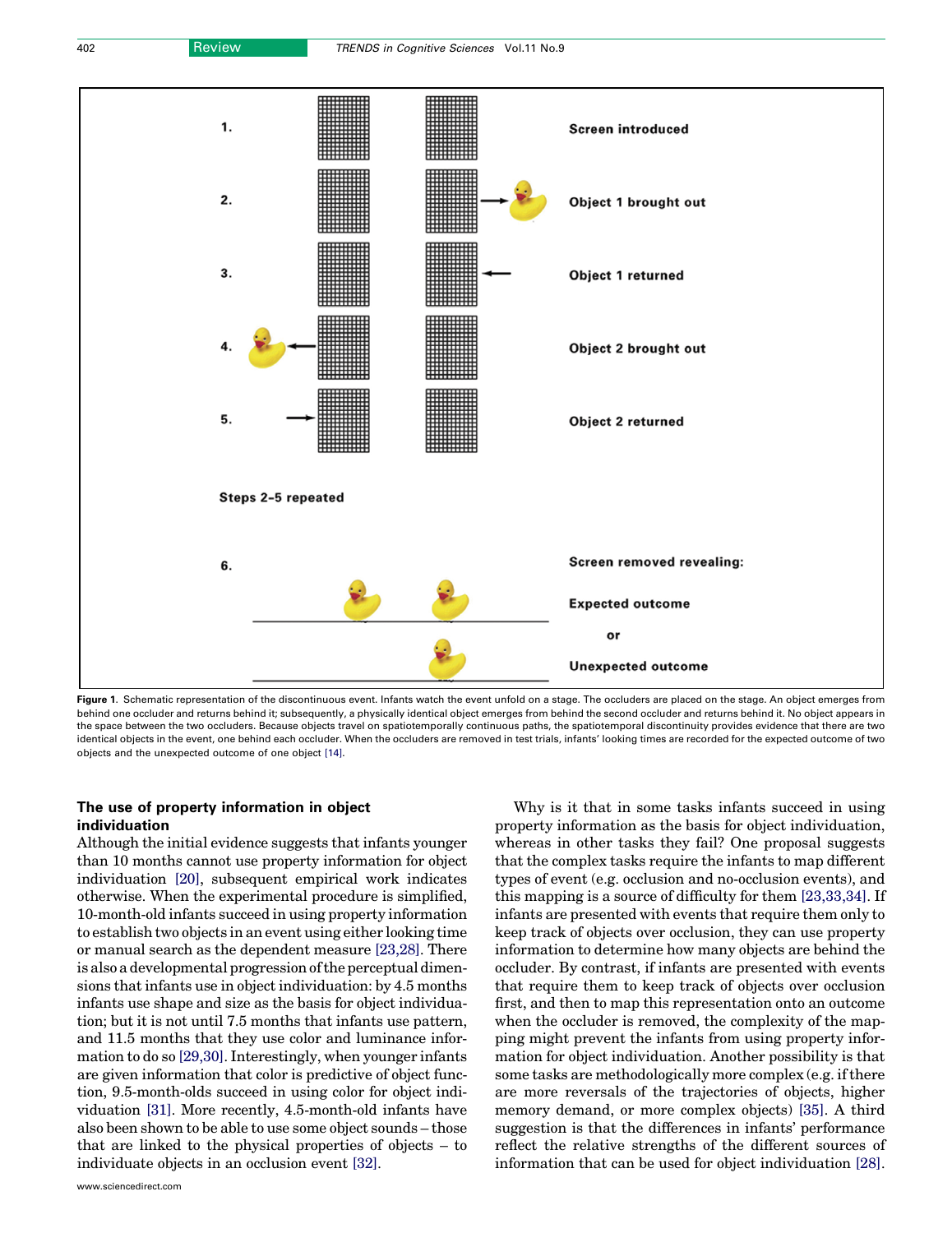<span id="page-3-0"></span>

Figure 2. Schematic representation of the property or kind condition. The occluder is placed on the stage as the infants watch. A toy duck emerges from behind the occluder and returns behind it, followed by a ball emerging from the other side of the occluder and returning behind it. Because the objects fall under two sortal concepts, duck and ball, it follows that two distinct objects are behind the occluder. When the occluder is removed in test trials, infants' looking times are recorded for the expected outcome of two objects and the unexpected outcome of one object [\[20\].](#page-5-0)

In the simplified tasks, property information might be the only source of evidence available, and early sensitivity in using property information for object individuation can be detected in these models. In the more complex tasks, by contrast, strong spatiotemporal evidence overrides property information – much like the perceptual phenomenon of apparent motion or the tunnel effect – and it leads younger infants to posit one object with changing properties in their mental model. By 12 months of age, the emergence of sortal concepts such as duck or ball serves to overcome strong spatiotemporal evidence of one object, resulting in the more adult-like representation of two objects.

#### The role of language in acquiring sortal concepts

Over the course of the first year, infants gradually develop representations of sortal concepts: first OBJECT, then PERSON (and perhaps other ontological kinds such as ANIMAL), and then basic-level sortals such as DUCK, BALL and CUP.

How do infants acquire basic-level sortal concepts? Studies with 9-month-old infants suggest that learning count nouns that map onto kinds of objects can play a causal role in this process [\[36\]](#page-5-0). Nine-month-old infants were presented with the is-it-one-or-two task. When each object emerged from behind the screen, the experimenter labeled it: 'Look, a duck!' or 'Look, a ball!' With just a few repetitions of these labels, 9-month-old infants behaved like 12-month-olds in the test trials: they looked longer at

the unexpected outcome of one object than the expected outcome of two objects. Infants also succeeded when two unfamiliar objects were presented and nonsense words were used. By contrast, they failed when both objects were labeled 'a toy,' or when two distinct tones, sounds or emotional expressions were provided. One hypothesis is that infants expect words (count nouns) to refer to sortals, and the use of two distinct labels signaled to the infant that two kinds of objects were presented in the event; therefore, two objects must be behind the screen. Other laboratories have replicated and extended these results [\[26\]](#page-5-0).

Further evidence suggests that the words did not provide the infants simply with a mnemonic during these experiments. In two studies, parents of 10- and 11-monthold infants were asked to report on their infants' word comprehension for a set of highly familiar objects. When these objects were used in the is-it-one-or-two task without labeling, the results showed that infants who knew both words for the objects used in the task succeeded, but those who did not know the words failed [\[20,26\].](#page-5-0) Another study tested whether labeling alone could guide the process of establishing representations of distinct objects. Using a manual search method, 12-month-old infants were shown to be able to apply the presence of labels to determine how many objects were in a box whose content was invisible to them [\[37\]:](#page-5-0) when infants heard the content of the box labeled with two different words, they expected to find two objects inside; when they heard just one word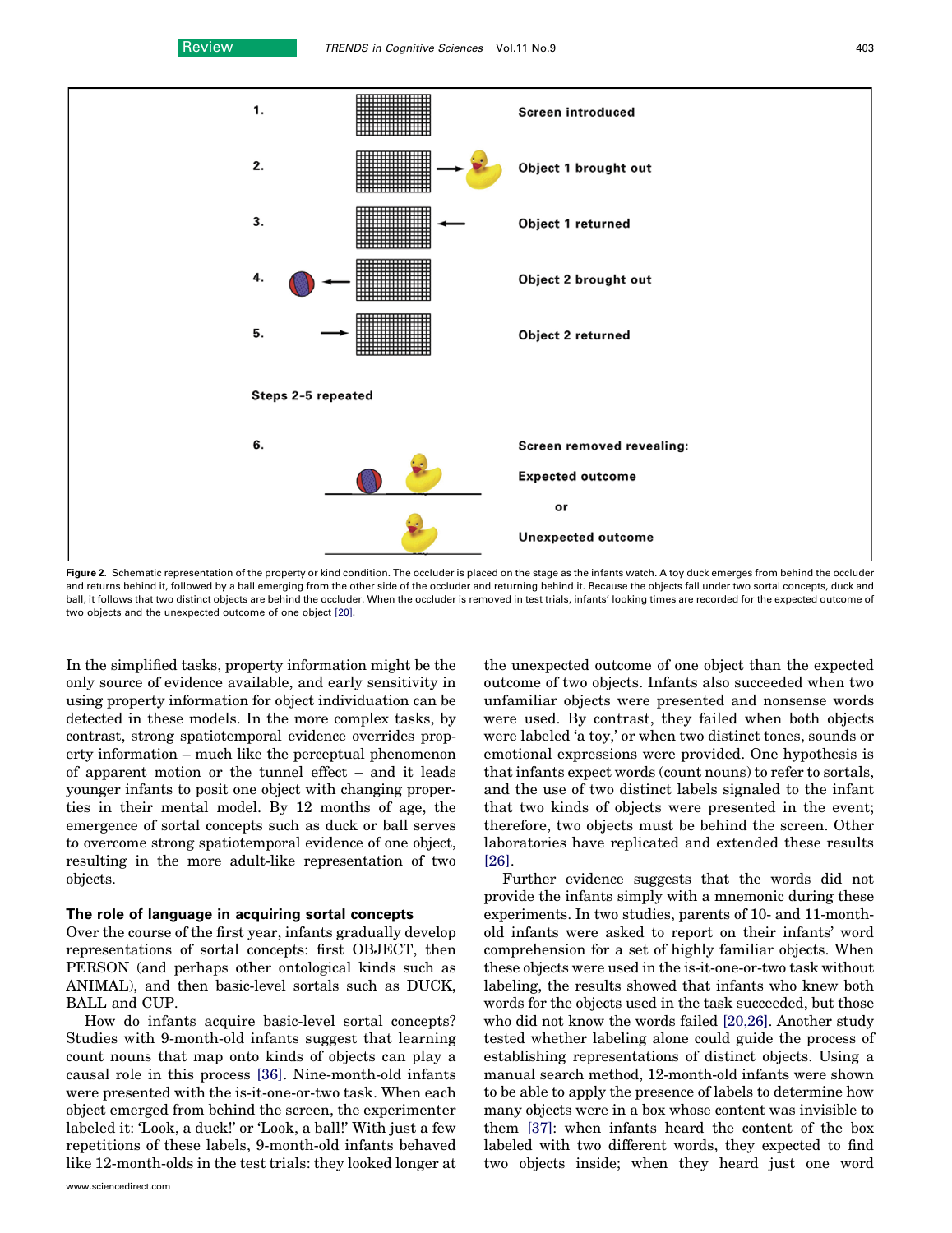<span id="page-4-0"></span>repeated, they expected to find only one object inside the box.

These experiments show that infants expect two objects upon hearing two different labels. Do infants, like adults, expect two distinct labels to refer to two kinds of objects and not just two individual objects? In one study, 9-monthold infants were first shown two possible outcomes: either two identical objects or two different objects. The infants were then given linguistic information about the content of the box by using either two labels or one label repeated. Looking-time results showed that infants expected to see the different object outcome when they heard two labels and the identical object outcome when they heard just one label. Additional experiments showed that infants expect two distinct words to map onto two different-shaped objects but not two different-colored objects [\[38\].](#page-5-0) Because shape is a perceptual dimension that is often correlated with kind membership and color is not [\[39\]](#page-5-0), it seems that even 9 month-old infants expect distinct count nouns to map onto distinct kinds of objects, not just individual objects (Box 2).

Other aspects of conceptual development such as categorization and inductive inference are also influenced by linguistic information. Categorization in 9-month-old infants is facilitated by the presence of a consistent count noun label [\[40,41\],](#page-5-0) and the provision of a common label enables 13-month-old infants to generalize a non-obvious sound property from one object to another [\[42\]](#page-5-0). These studies converge with the results of the object individuation studies: infants expect count nouns to map onto kinds of objects at the beginning of word learning, and this expectation leads them to use labeling as a source of evidence in identifying kinds in their environment. The labeling event 'Look, a rabbit!' informs the infant that she should set up a mental symbol that represents a sortal concept; the sortal concept RABBIT maps onto the kind rabbit in the world. If an object seen at a different time is labeled with a different count noun, 'Look, a dog!', a mental symbol is then created to represent the sortal concept DOG. These sortal concepts provide the basic criteria for individuation and identity: an object that falls under the sortal RABBIT cannot be the same object as one that falls under the sortal DOG. In this sense, the acquisition of basic-level sortal concepts depends on acquiring basic-level count nouns.

#### Box 2. Sortal concepts and individual concepts

What is the relationship between sortal concepts and individual concepts? The philosophical literature on sortals makes the strong claim that representations of individuals depend on representations of sortals. That is, it is not possible to pick out an individual (i.e. a bare particular) without specifying some principle of individuation, which is supplied by sortals [\[7–9\].](#page-5-0) Psychological studies of individual concepts, however, have disputed this claim. Some have argued that representations of individuals are autonomous from sortals, as judged by a person's apparent willingness to track individual identity through changes in sortals, leading to proposals of other mechanisms such as 'causal continuity' as a basis for tracing the identity of individual objects [\[59,60\].](#page-6-0) Others have suggested that representations of sortals emerge earlier in development than does understanding of the causal knowledge needed for tracking individuals, supporting the primacy of sortal concepts [61,62]

### Object identification in infants

An important conceptual distinction has also been drawn between object individuation and object identification within the object-indexing framework [\[43\]](#page-5-0). Object individuation refers to the process of establishing object representations, whereas object identification refers to the process of binding property information to the existing object representations such that objects can be re-identified at another time. In other words, object individuation answers the question 'how many', whereas object identification answers the question 'which one'.

In object identification studies, the number of objects is usually kept constant. Instead of testing the infants' sensitivity to whether the event contains one or two objects, these experiments ask the infants to bind object features to locations. At 1 month, infants are sensitive to conjunctions of shape and color with face-like stimuli [\[44\]](#page-5-0); at 4 months, infants are sensitive to a change in location but not to changes in object features or to the combination of location and features when presented with pictures of toys (interestingly the pattern is reversed when the stimuli are images of faces) [\[45\].](#page-5-0) By 6.5 months, infants can bind shape to one but not two objects in an occlusion event; by 9 months, infants can bind shape but not color to two objects; at 12 months, infants continue to find it difficult to bind color to two objects [\[46–48\]](#page-5-0).

## Non-human primates and representation of sortal concepts

If the acquisition of basic-level sortal concepts in humans depends on learning basic-level count nouns, what happens in non-human primates? Converging evidence suggests that chimpanzees, rhesus monkeys and cotton-top tamarins can use property information for object individuation in an is-itone-or-two task using looking time or manual search as the dependent measure [\[49–52\]](#page-5-0). It remains to be seen whether

## Box 3. Questions for future research

- Do 12-month-old infants represent fully fledged sortal concepts? Presumably not. Infants have yet to acquire many specific beliefs about the various kinds of objects in their environment and, as they mature, their identity criteria for tracking objects as kinds of things become more elaborate and more accurate [\[63–65\].](#page-6-0)
- What exactly is the role of language? And how long lasting are the effects of labeling? Labeling can enable the infants to establish initial representations of sortals, but does it also entail shared non-obvious and deeper properties, or even essences [\[66\]](#page-6-0)?
- Are basic-level categories and basic-level sortal concepts the same thing? The discussion of sortal concepts and object individuation introduces a new set of terminology, which needs to be integrated with psychological discussions of concepts and categorization [\[67\]](#page-6-0).
- What is the relationship between sortal concepts and psychological essentialism? Some have suggested that the internal structure of sortal concepts embodies the basic tenets of psychological essentialism [\[67\]](#page-6-0). This proposal needs further explication in terms of how causal structure is related to representations of sortal concepts, kinds and essences.
- What is the neural basis for representations of individual and sortal concepts? How does the brain keep track of individual objects through time and space, and how are representations of individual objects integrated with representations of sortals and kinds?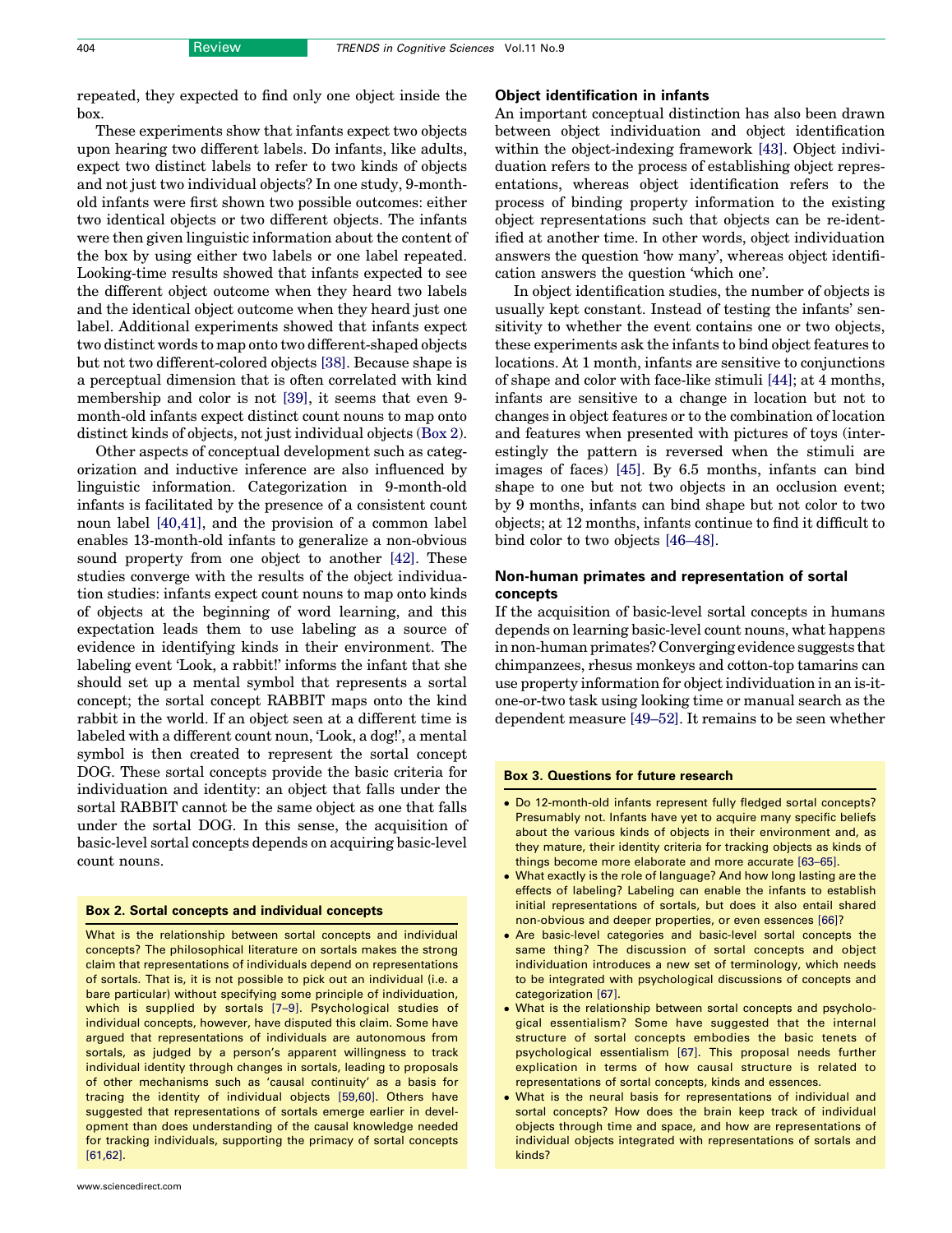<span id="page-5-0"></span>non-human primates also represent sortal concepts in addition to property differences; in other words, can they use the distinction between cantaloupe and carrot, and not just the property differences between green and round versus orange and skinny, in object individuation tasks?

## Concluding remarks

To metaphysicians, a sortal "gathers up a class of things" that survive certain sorts of change, come into being in a certain specific way, tend to be qualified in certain specific ways, and tend to cease to be in certain specific ways'' [9]. To psychologists, importing the notion of a sortal, psychologizing it, and developing empirical research to address the question of its developmental origin have enabled us to ask certain theoretical and empirical questions that had not been asked before. A decade later, many questions have been asked, some have been answered, and others remain open ([Box 3\)](#page-4-0). The research on sortals has presented a strong case where an interdisciplinary approach to the study of concepts has been proven to be fruitful and productive.

#### Acknowledgements

I am grateful to M. Baker, P. Carruthers, K. Dewar, A. Joshi, M. Rhemtulla and H. H. Yeung for discussions and/or comments on the manuscript. Preparation of this article and some of the research described within were supported by grants from the National Science Foundation and the Natural Science and Engineering Research Council, Canada, to the author.

#### References

- 1 Fodor, J. (1998) Concepts: Where Cognitive Science Went Wrong, Oxford University Press
- 2 Margolis, E. and Laurence, S. (2006) Concepts, In The Stanford Encyclopedia of Philosophy, Stanford University (plato.stanford.edu/)
- 3 Margolis, E. and Laurence, S. The ontology of concepts abstract objects or mental representations?  $No\hat{u}s$  (in press)
- 4 Smith, E. and Medin, D. (1981) Categories and Concepts, Harvard University Press
- 5 Murphy, G. (2002) The Big Book of Concepts, MIT Press
- 6 Connolly, A.C. et al. (2007) Why stereotypes don't even make good defaults. Cognition 103, 1–22
- 7 Hirsh, E. (1982) The Concept of Identity, Oxford University Press
- 8 Macnamara, M. (1987) A Border Dispute, MIT Press
- 9 Wiggins, D. (1980) Sameness and Substance, Harvard University Press
- 10 Baker, M. (2003) Lexical Categories, Cambridge University Press
- 11 Bloom, P. (2000) How Children Learn the Meanings of Words, MIT Press
- 12 Jackendoff, R. (2002) Foundations of Language, Oxford University Press
- 13 Xu, F. (1997) From Lot's wife to a pillar of salt: evidence for physical object as a sortal concept. Mind Lang. 12, 365–392
- 14 Spelke, E.S. et al. (1995) Spatio-temporal continuity, smoothness of motion and object identity in infancy. Br. J. Dev. Psychol. 13, 113–142
- 15 Aguiar, A. and Baillargeon, R. (1999) 2.5-Month-old infants' reasoning about when objects should and should not be occluded. Cognit. Psychol. 39, 116–157
- 16 Wynn, K. (1992) Addition and subtraction by human infants. Nature 358, 749–750
- 17 Aguiar, A. and Baillargeon, R. (2002) Developments in young infants' reasoning about occluded objects. Cog. Psych. 45, 267–336
- 18 Luo, Y. and Baillargeon, R. (2005) When the ordinary seems unexpected: evidence for incremental physical knowledge in young infants. Cognition 95, 297–328
- 19 Bonatti, L. et al. (2002) The human first hypothesis: identification of conspecifics and individuation of objects in the young infant. Cognit. Psychol. 44, 388–426
- 20 Xu, F. and Carey, S. (1996) Infants' metaphysics: the case of numerical identity. Cognit. Psychol. 30, 111–153
- 21 Xu, F. et al. (1999) Infants' ability to use object kind information for object individuation. Cognition 70, 137–166
- 22 Van de Walle, G.A. et al. (2000) Bases for object individuation in infancy: evidence from manual search. J. Cognit. Dev. 1, 249–280
- 23 Wilcox, T. and Baillargeon, R. (1998) Object individuation in infancy: the use of featural information in reasoning about occlusion events. Cognit. Psychol. 37, 97–155
- 24 Krojgaard, P. (2000) Object individuation in 10-month-old infants: do significant objects make a difference? Cognit. Dev. 15, 169–184
- 25 Krojgaard, P. (2003) Object individuation in 10-month-old infants: manipulating the amount of introduction. Br. J. Dev. Psychol. 21, 447–463
- 26 Rivera, S. and Zawaydeh, A. (2006) Word comprehension facilitates object individuation in 10- and 11-month-old infants. Brain Res. 1146, 146–157
- 27 Xu, F. et al. (2004) The emergence of kind-based object individuation in infancy. Cognit. Psychol. 49, 155–190
- 28 Xu, F. and Baker, A. (2005) Object individuation in 10-month-old infants using a simplified manual search method. J. Cognit. Dev. 6, 307–323
- 29 Wilcox, T. (1999) Object individuation: infants' use of shape, size, pattern, and color. Cognition 72, 125–166
- 30 Woods, R.J. and Wilcox, T. (2006) Infants' ability to use luminance information to individuate objects. Cognition 99, B43–B52
- 31 Wilcox, T. and Chapa, C. (2004) Priming infants to attend to color and pattern information in an individuation task. Cognition 90, 265–302
- 32 Wilcox, T. and Woods, R. Shake, rattle, and... one or two objects? Young infants' use of auditory information to individuate objects. Infancy (in press)
- 33 Wilcox, T. and Baillargeon, R. (1998) Object individuation in young infants: Further evidence with an event-monitoring paradigm. Dev. Sci. 1, 127–142
- 34 Krojgaard, P. (2004) A review of object individuation in infancy. Br. J. Dev. Psychol. 22, 159–183
- 35 Xu, F. and Carey, S. (2000) The emergence of kind concepts: a rejoinder to Needham & Baillargeon (2000). Cognition 74, 285–301
- 36 Xu, F. (2002) The role of language in acquiring kind concepts in infancy. Cognition 85, 223–250
- 37 Xu, F. et al. (2005) Labeling guides object individuation in 12-monthold infants. Psychol. Sci. 16, 372–377
- 38 Dewar, K. and Xu, F. Do 9-month-old infants expect distinct words to refer to kinds? Dev. Psychol. (in press)
- 39 Landau, B. et al. (1988) The importance of shape in early lexical learning. Cognit. Dev. 3, 299–321
- 40 Balaban, M. and Waxman, S. (1996) Words may facilitate categorization in 9-month-old infants. J. Exp. Child Psychol. 64, 3–26
- 41 Waxman, S. and Braun, I. (2005) Consistent (but not variable) names as invitations to form categories: new evidence from 12-month-old infants. Cognition 95, B59–B68
- 42 Graham, S.A. et al. (2004) 13-Month-olds rely on shared labels and shape similarity for inductive inferences. Child Dev. 75, 409–427
- 43 Leslie, A.M. et al. (1998) Indexing and the object concept: developing 'what' and 'where' systems. Trends Cogn. Sci. 2, 10–18
- 44 Taga, G. et al. (2002) Visual feature binding in early infants. Perception 31, 273–286
- 45 Mareschal, D. and Johnson, M. (2003) The 'what' and 'where' of object representations in infancy. Cognition 88, 259–276
- 46 Kaldy, Z. and Leslie, A.M. (2003) Identification of objects in 9-month-old infants: integrating 'what' and 'where' information. Dev. Sci. 6, 360–373
- 47 Kaldy, Z. and Leslie, A.M. (2005) A memory span of one? Object identification in 6.5-month-old infants. Cognition 97, 153–177
- 48 Krojgaard, P. Comparing infants' use of featural and spatiotemporal information in an object individuation task using a new eventmonitoring design. Dev. Sci. (in press)
- 49 Mendes, N. and Call, J. Ape metaphysics: object individuation in chimpanzees. Cognition (in press)
- 50 Uller, C. et al. (1997) Is language needed for constructing sortal concepts? A study with non-human primates. In Proceedings of the 21st Annual Boston University Conference on Language Development (Hughes, E. et al., eds), pp. 665–677, Cascadilla Press